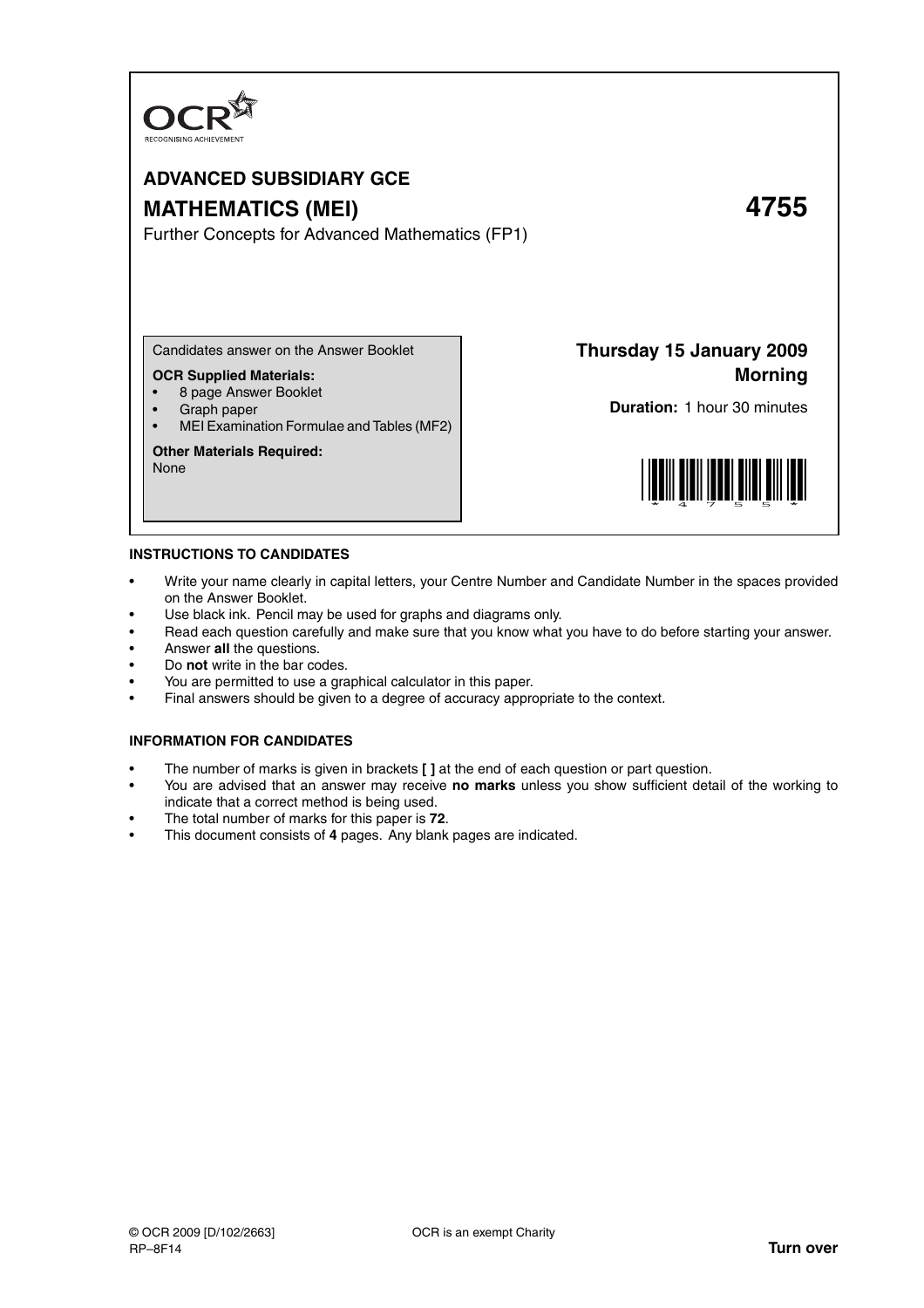### **Section A** (36 marks)

- **1** (i) Find the roots of the quadratic equation  $z^2 6z + 10 = 0$  in the form  $a + bj$ . [2]
	- **(ii)** Express these roots in modulus-argument form. **[3]**
- **2** Find the values of *A*, *B* and *C* in the identity  $2x^2 13x + 25 \equiv A(x-3)^2 B(x-2) + C$ . [4]
- **3** Fig. 3 shows the unit square, OABC, and its image, OA'B'C', after undergoing a transformation.



**(i)** Write down the matrix **P** representing this transformation. **[1]**

(ii) The parallelogram OA'B'C' is transformed by the matrix  $\mathbf{Q} = \begin{pmatrix} 2 & -1 \\ 0 & 3 \end{pmatrix}$ . Find the coordinates of the vertices of its image,  $OA''B''C''$ , following this transformation.  $[2]$ 

- **(iii)** Describe fully the transformation represented by **QP**. **[2]**
- **4** Write down the equation of the locus represented in the Argand diagram shown in Fig. 4. **[3]**



**Fig. 4**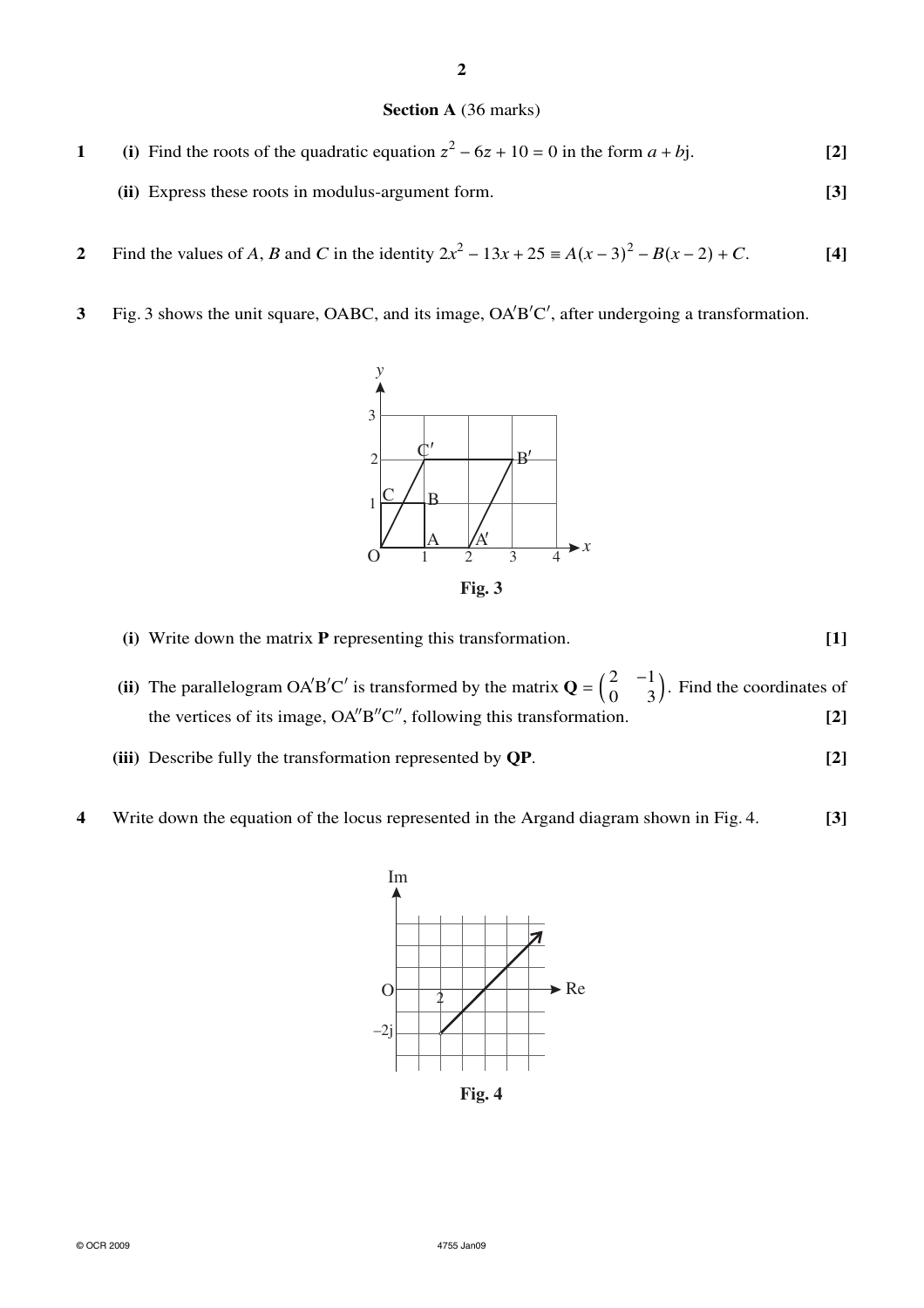**5** The cubic equation  $x^3 - 5x^2 + px + q = 0$  has roots  $\alpha$ ,  $-3\alpha$  and  $\alpha + 3$ . Find the values of  $\alpha$ , *p* and *q*. **[6]**

6 Using the standard results for 
$$
\sum_{r=1}^{n} r
$$
 and  $\sum_{r=1}^{n} r^3$  show that  

$$
\sum_{r=1}^{n} r(r^2 - 3) = \frac{1}{4}n(n+1)(n+3)(n-2).
$$
 [6]

**7** Prove by induction that  $12 + 36 + 108 + ... + 4 \times 3^n = 6(3^n - 1)$  for all positive integers *n*. [7]

## **Section B** (36 marks)

**8** Fig. 8 shows part of the graph of  $y = \frac{x^2 - 3}{(x - 4)(x - 3)}$  $\frac{x}{(x-4)(x+2)}$ . Two sections of the graph have been omitted.



| (i) Write down the coordinates of the points where the curve crosses the axes. | $[2]$ |
|--------------------------------------------------------------------------------|-------|
|                                                                                |       |

**(ii)** Write down the equations of the two vertical asymptotes and the one horizontal asymptote. **[3]**

**(iii)** Copy Fig. 8 and draw in the two missing sections. **[4]**

(iv) Solve the inequality 
$$
\frac{x^2 - 3}{(x - 4)(x + 2)} \le 0.
$$
 [3]

#### **[Questions 9 and 10 are printed overleaf.]**